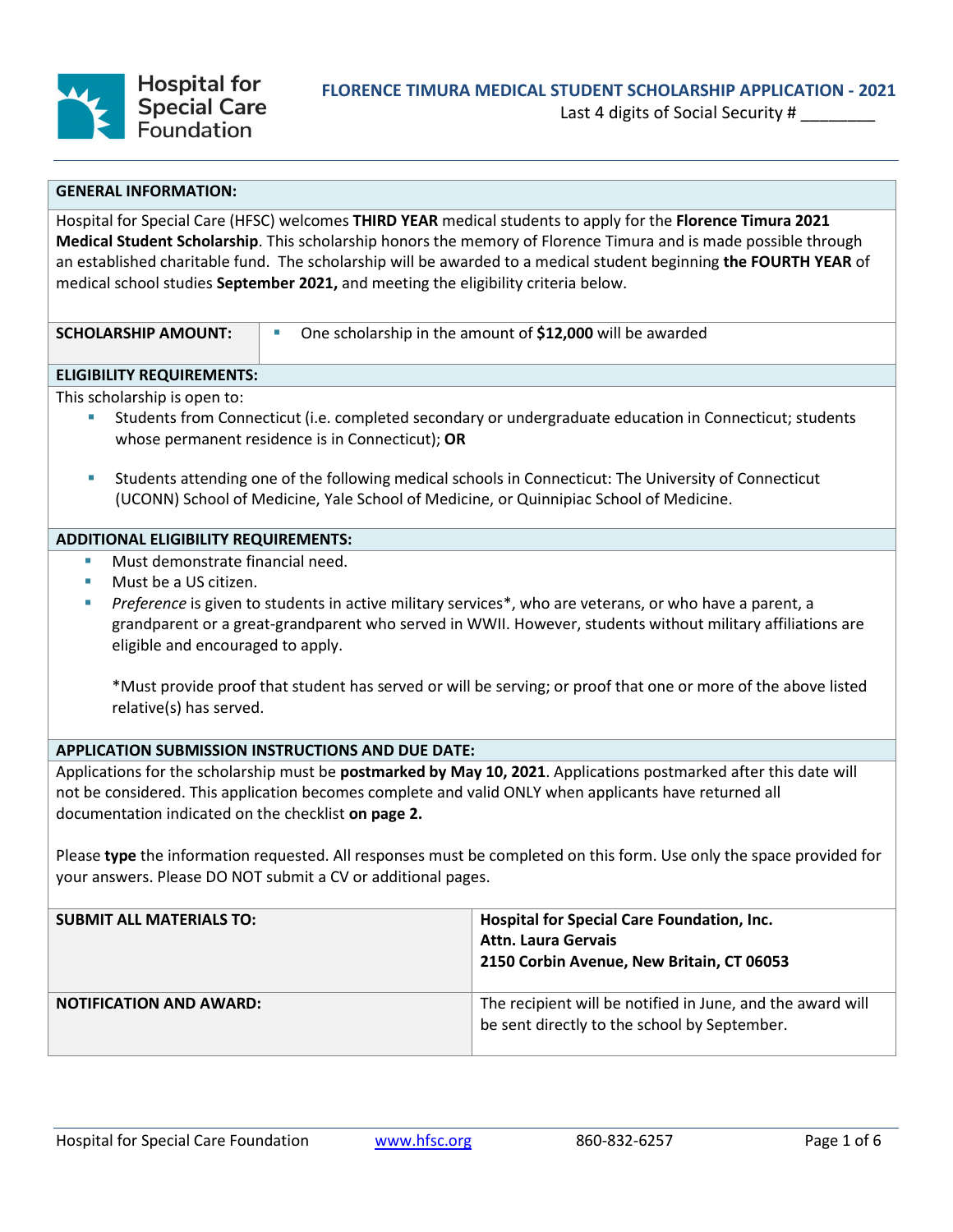

# **FLORENCE TIMURA MEDICAL STUDENT SCHOLARSHIP APPLICATION - 2021**

Last 4 digits of Social Security # \_\_\_\_\_\_\_\_

| <b>APPLICANT INFORMATION</b>                                                                                                                                                                                           |                                                                                                                                        |             |  |  |
|------------------------------------------------------------------------------------------------------------------------------------------------------------------------------------------------------------------------|----------------------------------------------------------------------------------------------------------------------------------------|-------------|--|--|
| This is the ONLY area of the application where your identifying information will appear. Please use only the last four digits of your social security<br>number as identifier on all subsequent pages and attachments. |                                                                                                                                        |             |  |  |
| Name (First):                                                                                                                                                                                                          | (Middle):                                                                                                                              | (Last):     |  |  |
|                                                                                                                                                                                                                        |                                                                                                                                        |             |  |  |
| <b>Street Address:</b>                                                                                                                                                                                                 |                                                                                                                                        |             |  |  |
|                                                                                                                                                                                                                        |                                                                                                                                        |             |  |  |
| City:                                                                                                                                                                                                                  | State:                                                                                                                                 | Zip:        |  |  |
|                                                                                                                                                                                                                        |                                                                                                                                        |             |  |  |
| Email:                                                                                                                                                                                                                 | <b>Preferred Phone:</b>                                                                                                                | Alt. Phone: |  |  |
|                                                                                                                                                                                                                        |                                                                                                                                        |             |  |  |
| Date of Birth:                                                                                                                                                                                                         | <b>US Citizen:</b><br>Yes<br>No                                                                                                        |             |  |  |
|                                                                                                                                                                                                                        |                                                                                                                                        |             |  |  |
| Check all that apply (only one required for eligibility):                                                                                                                                                              |                                                                                                                                        |             |  |  |
| I am a student from Connecticut.                                                                                                                                                                                       |                                                                                                                                        |             |  |  |
|                                                                                                                                                                                                                        | I attend one of the following medical schools in Connecticut: The University of Connecticut (UCONN) School of Medicine,                |             |  |  |
| Yale School of Medicine, Quinnipiac School of Medicine.                                                                                                                                                                |                                                                                                                                        |             |  |  |
|                                                                                                                                                                                                                        |                                                                                                                                        |             |  |  |
| <b>CHECKLIST:</b>                                                                                                                                                                                                      |                                                                                                                                        |             |  |  |
|                                                                                                                                                                                                                        | Before you return your application package, please verify that you have enclosed the following documentation. Incomplete               |             |  |  |
| applications will be disqualified and will not be reviewed.                                                                                                                                                            |                                                                                                                                        |             |  |  |
| Check each box to verify completion:                                                                                                                                                                                   |                                                                                                                                        |             |  |  |
| Completed Application (please complete all sections on pages 2-6)                                                                                                                                                      |                                                                                                                                        |             |  |  |
| Please include the following:                                                                                                                                                                                          |                                                                                                                                        |             |  |  |
| A personal statement essay, describing career goals and future aspirations. Limit to 400 words.                                                                                                                        |                                                                                                                                        |             |  |  |
| Please use page 6 provided or regular white paper, double-spaced, with one inch margins.                                                                                                                               |                                                                                                                                        |             |  |  |
| Medical school transcript(s) - copy/unofficial transcripts/score is acceptable                                                                                                                                         |                                                                                                                                        |             |  |  |
|                                                                                                                                                                                                                        |                                                                                                                                        |             |  |  |
| Two letters of recommendation: (must be sealed in an envelope and signed across sealed flap)<br>One from a faculty member                                                                                              |                                                                                                                                        |             |  |  |
| One from someone of your choosing - NOT a family member                                                                                                                                                                |                                                                                                                                        |             |  |  |
|                                                                                                                                                                                                                        |                                                                                                                                        |             |  |  |
| <b>CERTIFICATION:</b>                                                                                                                                                                                                  | In submitting this application, I certify that the information provided is complete and accurate to the best of my knowledge. If       |             |  |  |
|                                                                                                                                                                                                                        | requested, I agree to submit proof of information I have provided on this form. Falsification of information may result in termination |             |  |  |
| of any scholarship granted. This application and attached materials become the property of Hospital for Special Care Foundation,                                                                                       |                                                                                                                                        |             |  |  |
| Inc.                                                                                                                                                                                                                   |                                                                                                                                        |             |  |  |
|                                                                                                                                                                                                                        |                                                                                                                                        |             |  |  |
|                                                                                                                                                                                                                        |                                                                                                                                        |             |  |  |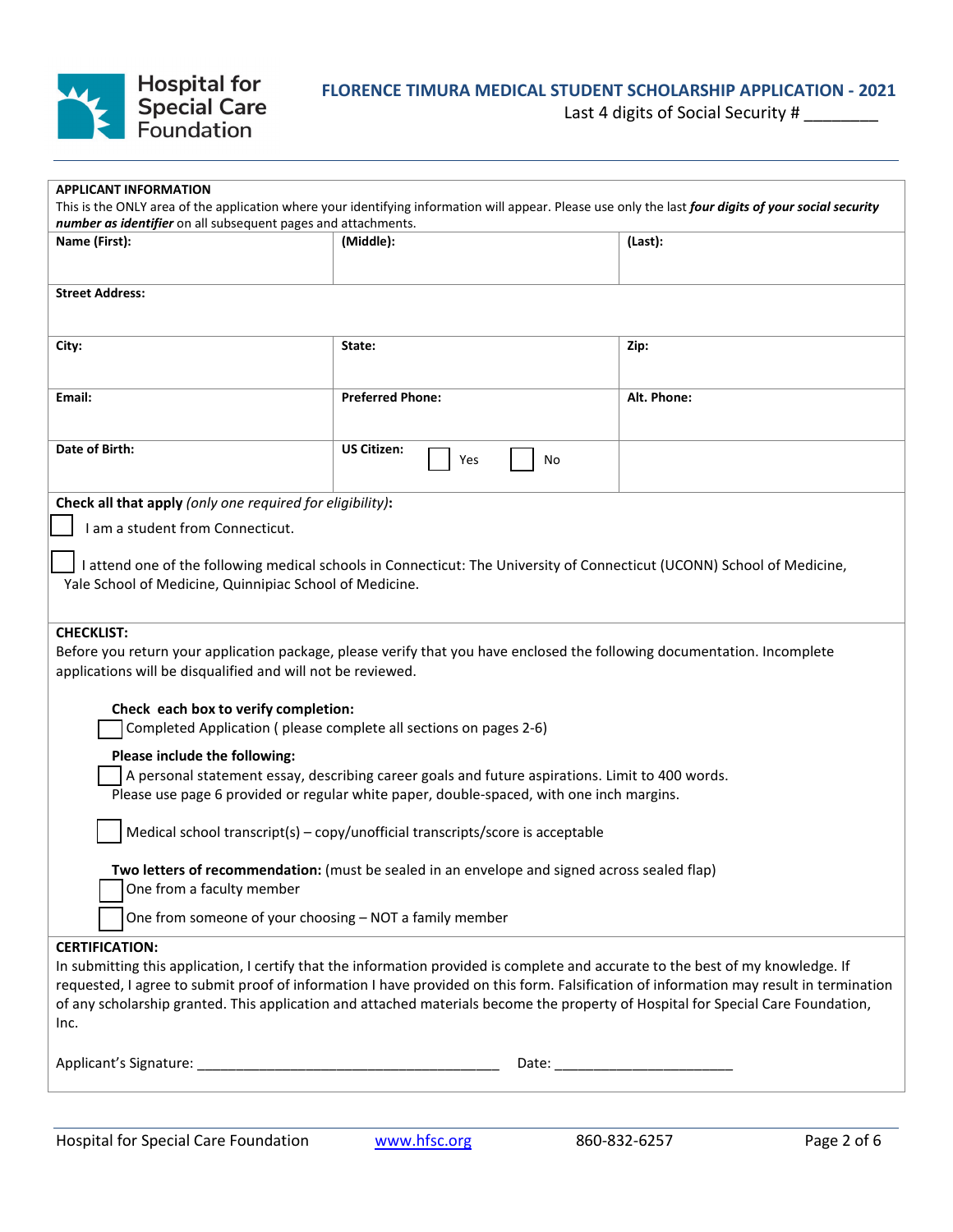

# **FLORENCE TIMURA MEDICAL STUDENT SCHOLARSHIP APPLICATION - 2021**

Last 4 digits of Social Security # \_\_\_\_\_\_\_\_

|                                                                                                                                                                                   | <b>ACADEMIC PROFILE/HISTORY</b>                                                                                                                 |  |                       |
|-----------------------------------------------------------------------------------------------------------------------------------------------------------------------------------|-------------------------------------------------------------------------------------------------------------------------------------------------|--|-----------------------|
| Instructions: This section must be completed and signed by an official of your school.                                                                                            |                                                                                                                                                 |  |                       |
|                                                                                                                                                                                   |                                                                                                                                                 |  |                       |
| MEDICAL COLLEGE/ UNIVERSITY CURRENTLY ATTENDING: 2021-2022                                                                                                                        |                                                                                                                                                 |  |                       |
|                                                                                                                                                                                   |                                                                                                                                                 |  |                       |
| Status for the September 2021 academic year: $ $ $ $ 4 <sup>th</sup> Year Medical Student                                                                                         |                                                                                                                                                 |  |                       |
| <b>ACADEMIC HISTORY</b>                                                                                                                                                           |                                                                                                                                                 |  |                       |
|                                                                                                                                                                                   |                                                                                                                                                 |  |                       |
|                                                                                                                                                                                   |                                                                                                                                                 |  |                       |
|                                                                                                                                                                                   |                                                                                                                                                 |  |                       |
|                                                                                                                                                                                   |                                                                                                                                                 |  |                       |
|                                                                                                                                                                                   |                                                                                                                                                 |  |                       |
|                                                                                                                                                                                   |                                                                                                                                                 |  |                       |
|                                                                                                                                                                                   | ,我们也不能在这里的时候,我们也不能会在这里,我们也不能会在这里的时候,我们也不能会在这里的时候,我们也不能会在这里的时候,我们也不能会在这里的时候,我们也不能                                                                |  | <b>DATE RECEIVED:</b> |
|                                                                                                                                                                                   |                                                                                                                                                 |  |                       |
|                                                                                                                                                                                   | ,我们也不能在这里的时候,我们也不能在这里的时候,我们也不能会不能会不能会不能会不能会不能会不能会不能会不能会不能会。<br>第2012章 我们的时候,我们的时候,我们的时候,我们的时候,我们的时候,我们的时候,我们的时候,我们的时候,我们的时候,我们的时候,我们的时候,我们的时候,我 |  |                       |
|                                                                                                                                                                                   |                                                                                                                                                 |  |                       |
|                                                                                                                                                                                   | the control of the control of the control of the control of the control of the control of                                                       |  |                       |
|                                                                                                                                                                                   |                                                                                                                                                 |  |                       |
|                                                                                                                                                                                   |                                                                                                                                                 |  |                       |
|                                                                                                                                                                                   |                                                                                                                                                 |  |                       |
|                                                                                                                                                                                   |                                                                                                                                                 |  |                       |
| ACADEMIC HONORS: List academic honors received in College and Medical School. Limit to the ten most recent.<br><b>NAME:</b><br>1.<br>2.<br>3.<br>4.<br>5.<br>6.<br>7.<br>8.<br>9. |                                                                                                                                                 |  |                       |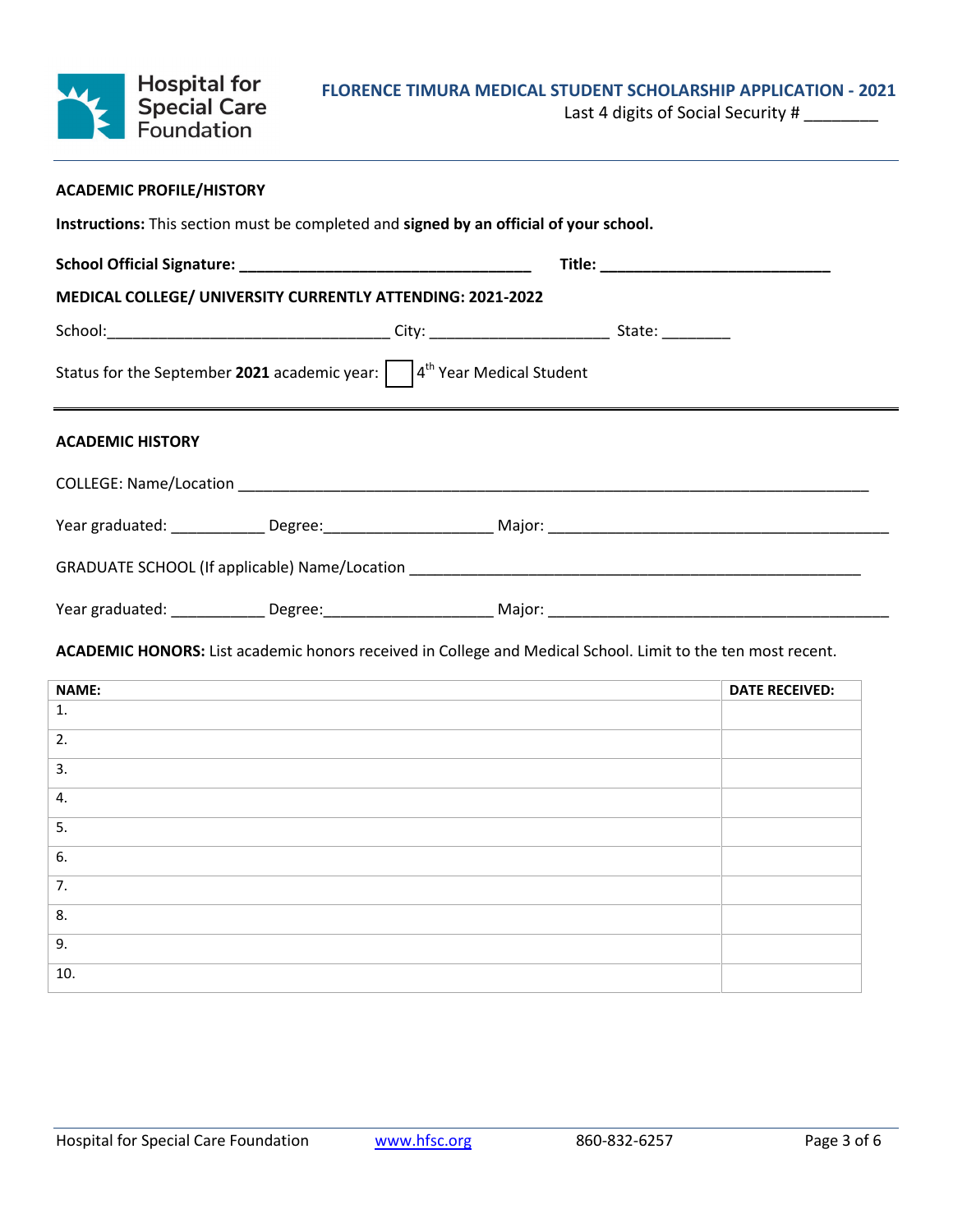

### **EMPLOYMENT HISTORY, EXTRACURRICULAR ACTIVITIES, AWARDS, OTHER**

Employment (Limit to 5; please start with most recent): Indicate any full-time or part-time position held. Note if this was summer employment

| DATES EMPLOYED | EMPLOYER | <b>TITLE</b> | HRS./WK. |
|----------------|----------|--------------|----------|
|                |          |              |          |
|                |          |              |          |
|                |          |              |          |
|                |          |              |          |
|                |          |              |          |

Publications (Limit to 5; please start with most recent):

#### Research Projects (Limit to 5; please start with most recent):

Community Service : List volunteer work or community service activities without pay (Limit to 5; please start with most recent):

| ORGANIZATION | ACTIVITY/EVENT | YEAR(S) PARTICIPATED   TOTAL HOURS | VOLUNTEERED |
|--------------|----------------|------------------------------------|-------------|
|              |                |                                    |             |
|              |                |                                    |             |
|              |                |                                    |             |
|              |                |                                    |             |
|              |                |                                    |             |

Awards/Other (Limit to 5; please start with most recent):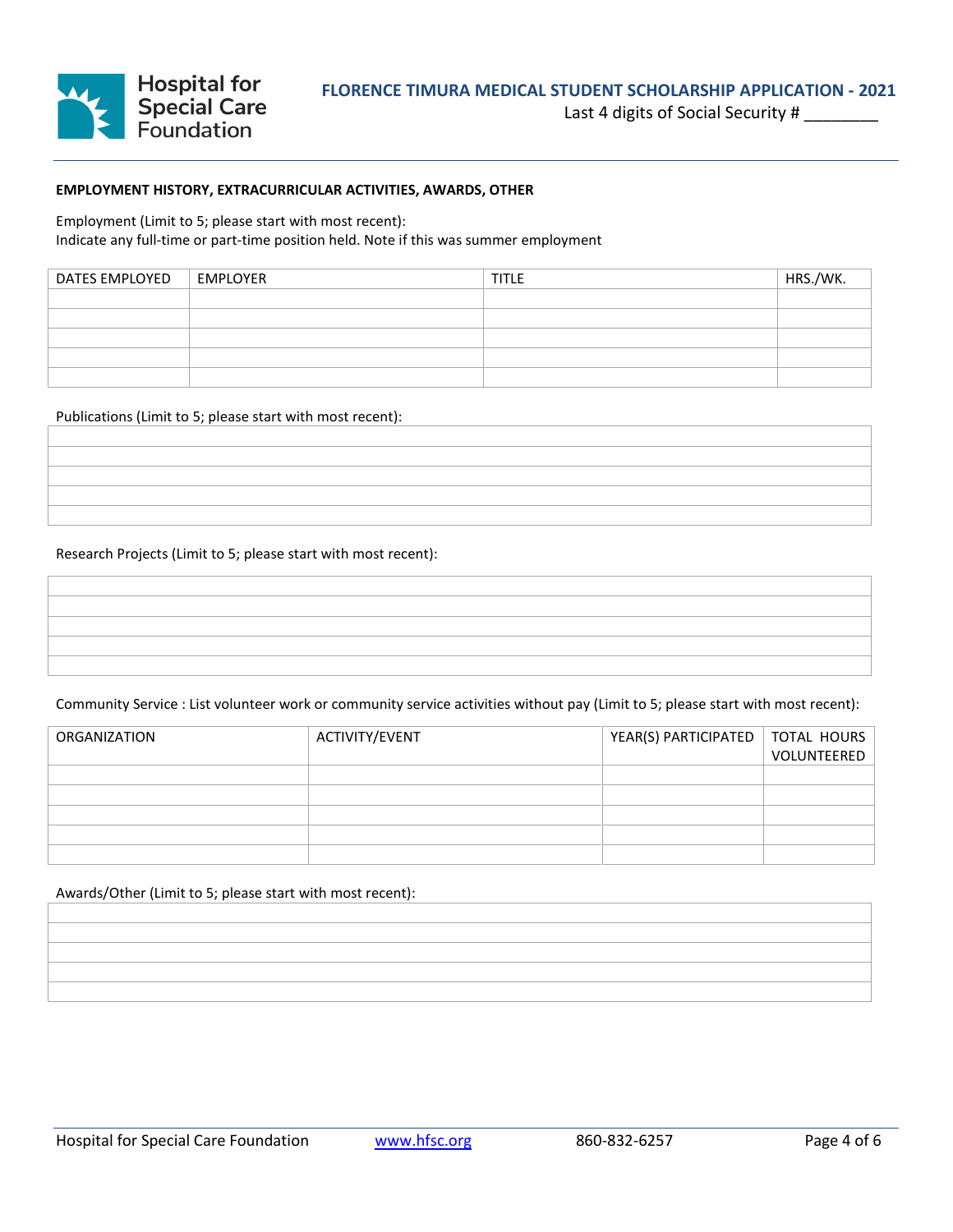

Last 4 digits of Social Security #

## **STUDENT FINANCIAL STATEMENT: To be completed by financial aid officer:**

| Name of student:                                                                  |                                                |
|-----------------------------------------------------------------------------------|------------------------------------------------|
| Medical School:                                                                   | Year to graduate:                              |
| <b>Marital Status:</b>                                                            | Number of dependents:                          |
| Spouse/Partner occupation:                                                        | Number of siblings in college/graduate school: |
| Parent(s) occupation(s):                                                          |                                                |
| Was student listed as an "exemption" on parent's income tax return last year? YES | NO.                                            |

#### **PROJECTED 2021-2022 BUDGET:**

| <b>Expenses</b> | <b>Applicant</b> | Spouse/Partner |
|-----------------|------------------|----------------|
| Tuition         |                  |                |
| Living expense  |                  |                |

*Living expense include books, educational supplies, rent/housing, food, clothing, transportation/car, medical/dental insurance and miscellaneous costs.*

| Income              | <b>Applicant</b> | <b>Spouse/Partner</b> |
|---------------------|------------------|-----------------------|
| Earned              |                  |                       |
| Gifts and/or grants |                  |                       |

| Debt                        | <b>Applicant</b> | Spouse/Partner |
|-----------------------------|------------------|----------------|
| Current pre-medical debt    |                  |                |
| Current medical school debt |                  |                |

| Total debt to date           |  |
|------------------------------|--|
| Projected debt at graduation |  |

Please describe how the applicant's spouse/partner, parent(s), and/or family members are assisting with expenses:

Explain below any unusual financial circumstances in your household (may attach a page if space below is insufficient):

|                                             |              | Date: ________________________ |             |
|---------------------------------------------|--------------|--------------------------------|-------------|
|                                             |              |                                |             |
|                                             |              | Date: ______________________   |             |
| <b>Hospital for Special Care Foundation</b> | www.hfsc.org | 860-832-6257                   | Page 5 of 6 |